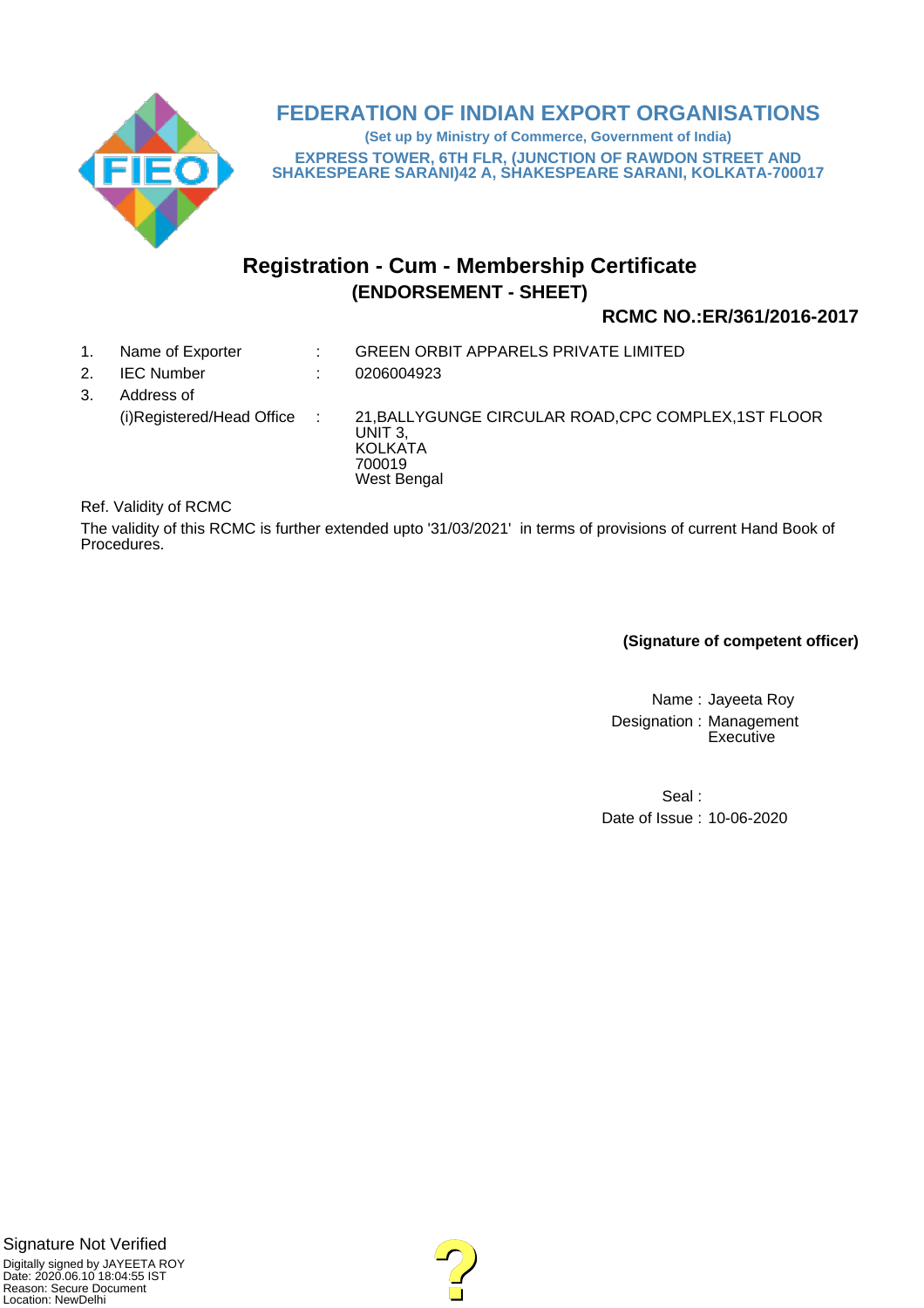# **Federation of Indian Export Organisations**

Eastern Region

Express Tower, 6th Flr, (Junction of Rawdon Street and Shakespeare Sarani) 42 A, Shakespeare Sarani, Kolkata-

700017

Phone: +91-33-40084890, 91, Fax: +91-33-22805781

Email: fieoer@fieo.org, Website: http://www.fieo.org

#### **File No.: FIEO/ER/14753/2016-2017/361**

M/s.GREEN ORBIT APPARELS PRIVATE LIMITED

21,BALLYGUNGE CIRCULAR ROAD,CPC COMPLEX,1ST FLOOR UNIT 3,

KOLKATA-700019

West Bengal

Phone:91-9830050767

Dear Sir,

#### **Sub: Membership of FIEO and Registration under the Foreign Trade Policy**

RCMC No: ER/361/2016-2017 and valid upto 31/03/2021

We have pleasure in forwarding herewith your RCMC in original duly renewed/amended. Kindly acknowledge receipt.

Please send us a request for endorsement of status as an One Star Export House/Two Star Export House/Three Star Export House/Four Star Export House/Five Star Export House as and when renewed/granted by office of DGFT along with copy of the certificate.

Please ensure to submit regularly your 'Quarterly Export Return' even if it is 'Nil' within 15 days of the close of quarter and 'Annual Export Return'. You are also required to submit your annual detailed scheme and action plan for exports every year on our prescribed format in compliance of the conditions of Membership of FIEO and registration under the Foreign Trade Policy provisions.

Please note that renewal of your membership and the registration is subject to annual membership subscription before expiry of three months from the commencement of the year to which it relates,i.e. by 30th June as laid down at Rule No.6 (iii) of the Rules and Regulation of FIEO under the Memorandum and Articles of Association.Therefore,please ensure that you remit your Annual Membership Subscription every year by 30th June.

**Further, as per our records following is/are the authorised representative(s) of your organisation:**

| Authorized Representative | <b>IFmail</b>           | <b>IMobile</b> |
|---------------------------|-------------------------|----------------|
| ISHRI CHETANYA NARULA     | chetan@greenorbit.co.in | 91-9830050767  |

**If you desire to update the list of your authorised representative you can do so by sending us a revised letter of authority, in original, on your letter head as per the format available on www.fieo.org/LoA**

| Contact Person                            | Email                    | 'Telephone     | <i>IMobile</i> |
|-------------------------------------------|--------------------------|----------------|----------------|
| ISHRI CHETANYA NARULA<br><b>IDIRECTOR</b> | Ichetan@greenorbit.co.in | 191-9830050767 | 191-9830050767 |

**Please note that the correspondence meant for election purposes are sent at the email ID of your company registered with us. However, ballots for casting of votes are sent only on the first email-id of the First Authorised Representative as given above. Please refer the election bye-laws of FIEO available on its website - (https://www.fieo.org/bye-laws/bye-laws.pdf).**

Thanking You,

Yours faithfully, Federation of Indian Export Organisations

Jayeeta Roy

Management Executive

Encl: as above

Note: As per Foreign Trade Policy Provisions in force, the registered exporter is under obligation to intimate the change in constitution, address, etc. to the registering authority(FIEO) within 30 days of such change. The registering authority may condone the delay on merit in case of genuine hardships. In view of the above, you are advised to intimate us immediately as and when any change such as Directors/Partners/Address, Telephone, Fax, Email Id, etc takes place to enable us to serve you better.

Dated: 10-06-2020

Digitally signed by JAYEETA ROY Date: 2020.06.10 18:04:55 IST Signature Not Verified

Reason: Secure Document Location: NewDelhi

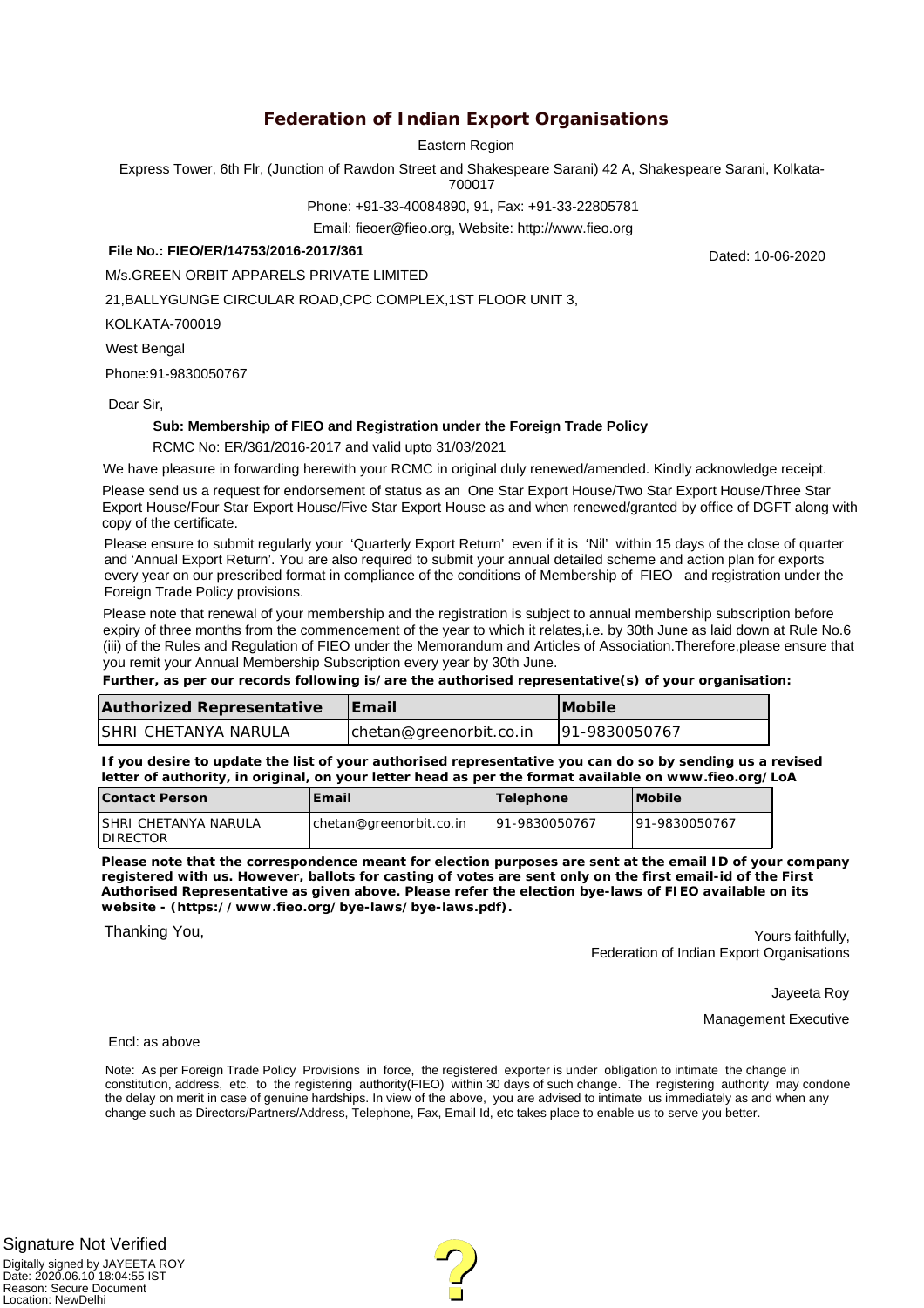|                                                     | Federation of Indian Export Organisations (FIEO)<br>Eastern Region<br>Express Tower, 6th Flr, (Junction of Rawdon Street and Shakespeare Sarani)<br>42 A, Shakespeare Sarani,, Kolkata, West Bengal - 700017<br>Phone: +91-33-40084890, 91, Fax: +91-33-22805781<br>Email: fieoer@fieo.org, WebSite: http://www.fieo.org<br>GSTIN: 19AAAAF0408Q1ZL |                  |
|-----------------------------------------------------|----------------------------------------------------------------------------------------------------------------------------------------------------------------------------------------------------------------------------------------------------------------------------------------------------------------------------------------------------|------------------|
| Invoice No: 56745                                   | Tax Invoice                                                                                                                                                                                                                                                                                                                                        | Date: 10-06-2020 |
| Billed to & Place of Supply:                        |                                                                                                                                                                                                                                                                                                                                                    |                  |
|                                                     | GREEN ORBIT APPARELS PRIVATE LIMITED                                                                                                                                                                                                                                                                                                               |                  |
|                                                     | 21, BALLYGUNGE CIRCULAR ROAD, CPC COMPLEX, 1ST FLOOR UNIT 3                                                                                                                                                                                                                                                                                        |                  |
| KOLKATA-700019                                      |                                                                                                                                                                                                                                                                                                                                                    |                  |
| West Bengal                                         |                                                                                                                                                                                                                                                                                                                                                    |                  |
| GSTIN Number: 19AACCG5839Q1ZT                       |                                                                                                                                                                                                                                                                                                                                                    |                  |
| Particulars                                         |                                                                                                                                                                                                                                                                                                                                                    | Amount(Rs.)      |
|                                                     | Category: Associate Member - One Star Export House                                                                                                                                                                                                                                                                                                 |                  |
| Membership subscription for the year (S.A.C.: 9995) |                                                                                                                                                                                                                                                                                                                                                    |                  |
| April 2020-March 2021                               |                                                                                                                                                                                                                                                                                                                                                    |                  |
| Processing Fees (S.A.C.: 9995)                      |                                                                                                                                                                                                                                                                                                                                                    | 0.00             |
| Discount                                            |                                                                                                                                                                                                                                                                                                                                                    | 0.00             |
| Previous Advance Amount is                          |                                                                                                                                                                                                                                                                                                                                                    | 0.00             |
| Contingency Amount                                  |                                                                                                                                                                                                                                                                                                                                                    | 0.00             |
| <b>Taxable Amount</b>                               |                                                                                                                                                                                                                                                                                                                                                    | 9375.00          |
| CGST(9.00%)                                         |                                                                                                                                                                                                                                                                                                                                                    | 843.75           |
| SGST(9.00%)                                         |                                                                                                                                                                                                                                                                                                                                                    | 843.75           |
| <b>Total Amount</b>                                 |                                                                                                                                                                                                                                                                                                                                                    | 11063.00         |
| <b>Received Amount</b>                              |                                                                                                                                                                                                                                                                                                                                                    | 11063.00         |
|                                                     |                                                                                                                                                                                                                                                                                                                                                    |                  |

**Rs. Eleven Thousand Sixty Three only**

#### E. & O.E

N.B: 1. Members are requested to contribute @Rs.500/- per year towards contingency fund as per the decision of the FIEO Managing Committee. The amount contributed will be made available for any national emergency through the Prime Minister's Relief Fund.

2. Members are entitled to 10% discount if fee is paid for 5 years in advance. It will,however,be subject to their continuation of the status in the cases of status holders.

3. If your RCMC has completed 5 years of registration from the original date of issue,you are advised to apply for a fresh registration.

For FIEO

Authorised Signatory

## Signature Not Verified